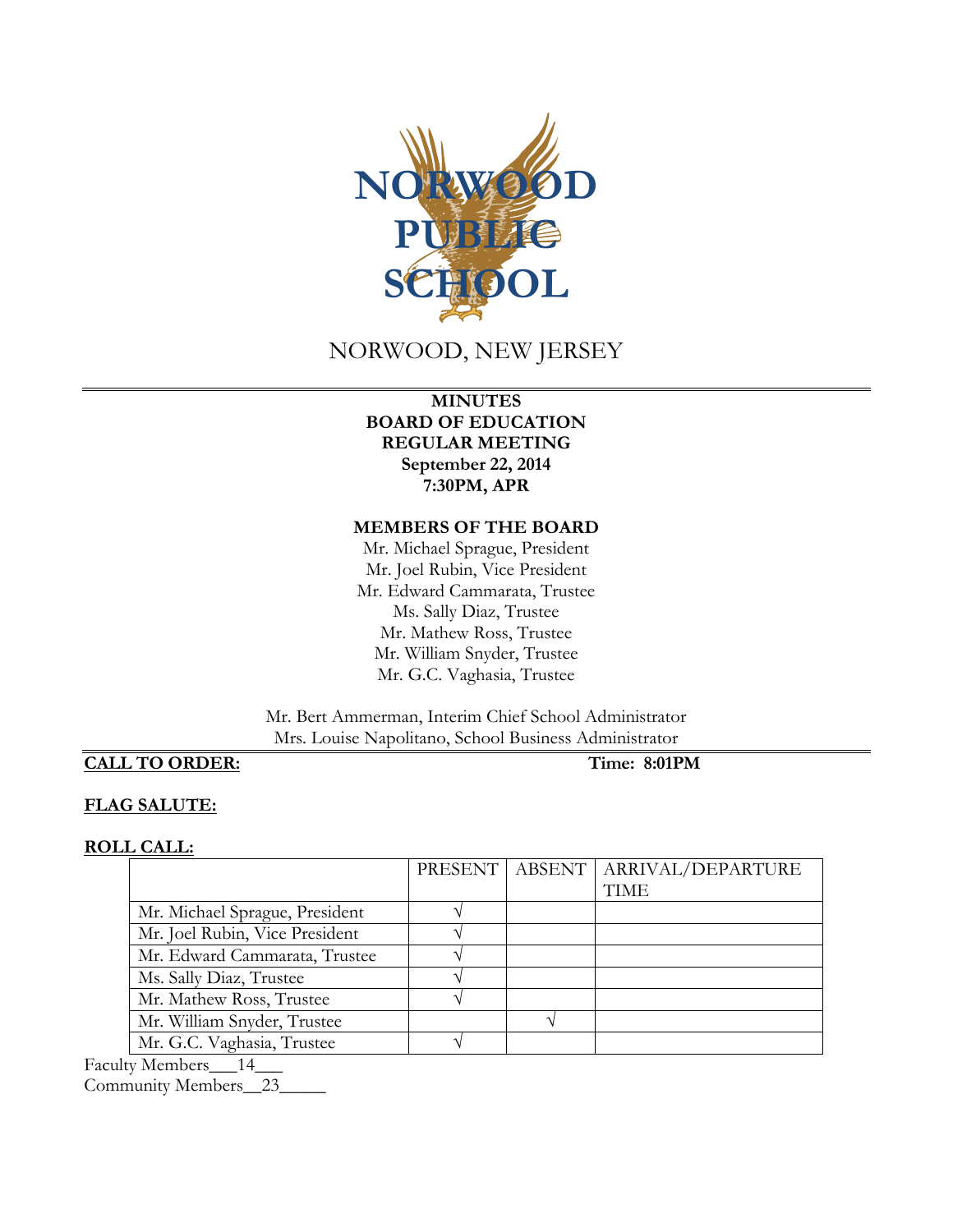## **OPEN PUBLIC PORTION MEETING ACT STATEMENT:**

Pursuant to the Open Public Meetings Act, Chapter 231, Laws of New Jersey 1975, notice of this meeting, its date, time and place have been posted on the Board's official bulletin board, and it has been delivered to The Record newspaper circulated in the District at least 48 hours prior to the time for this meeting. The Board will meet in executive session immediately following to discuss personnel and contractual matters.

## **DISCUSSION OF CORRESPONDENCE:** none

#### **INFORMATIONAL ATTACHMENTS:**

- September 2014 Calendar (Attachment A)
- September Enrollment Report (Attachment B)
- September Child Study Team Student Count (Attachment C)

#### **MEETING CALENDAR**

| Date             | <b>TIME</b> | <b>PLACE</b> | <b>PURPOSE</b>      |
|------------------|-------------|--------------|---------------------|
| October 6, 2014  | 7:30PM      | <b>APR</b>   | <b>Work Session</b> |
| October 20, 2014 | 8:00PM      | <b>APR</b>   | Regular Meeting     |

#### **PRESIDENT'S STATEMENT:**

#### **COMMITTEE REPORTS:**

- **1. Finance Committee**-Mr. Sprague, Chair
- **2. Building & Grounds**-Mr. Cammarata, Chair will meet on October  $6<sup>th</sup>$  at 6:45pm.
- **3. Negotiations/Performance & Evaluation**-Mr. Rubin, Chair
- 4. **Curriculum/Technology/Policy**-Mr. Ross, Chair Fran & Gina reported on progress of standard based report cards and explained that the process is time consuming - K-5, New report card will be rolled out in 2015 to give a more realistic time frame, to have better training and understanding for teachers and parents.

New math- Go Math was discussed and issues that we are still addressing and as administration said, we will be reporting the progress of the program as it is new for everyone, teachers, students, parents and community and they will be reporting in October as to where we stand with the program. We only have 12-13 school days so far and will then have a follow up report in December and/or January. We are in no different position than any of the other districts, 5 out of 7 have started this program in the Valley.

- **5. School Business Administrator** Mrs. Napolitano
- 6. **Chief School Administrator** Mr. Ammerman Fran and Gina to introduce our new teachers. Kindergarten - Linda Strickland, Sara Pulgrango, 2nd grade Stephanie Gadaleta Gina introduced- Kyle Kubiki and Sean Ulley.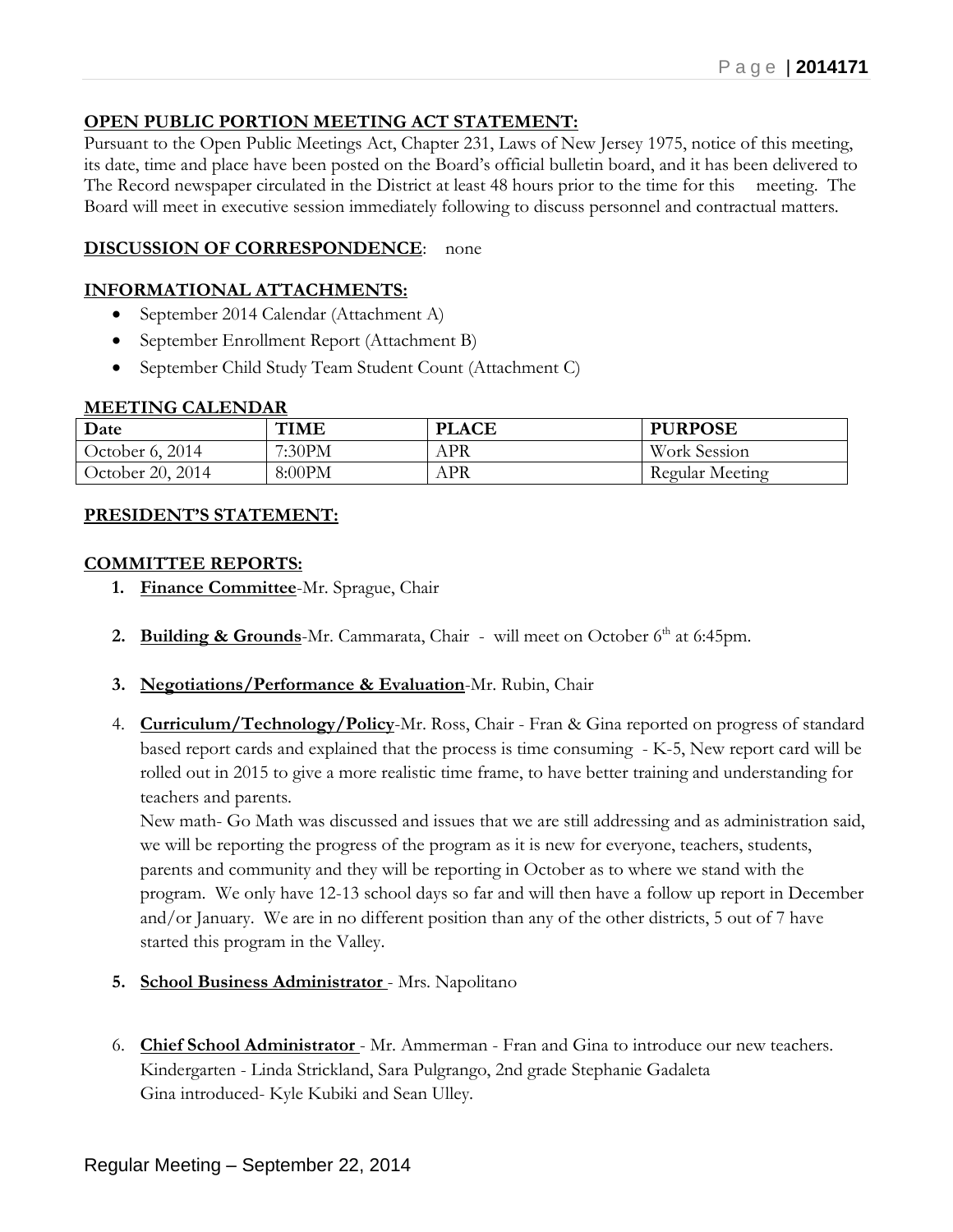Dana Sir introduced- guidance counselor and IR&S Coordinator - Megan O'Neill. Mr. Ammerman added that these new teachers spent most of August preparing their rooms, great group of new teachers and we look forward to a great year.

Student Council officers - Ms. O'Donnell presented the officers: President: Matilda Lovejoy, Co-Vice Presidents: Jiyun Lee and Andrew Lee, Secretary Jeannie Jeon, and Treasurer: Christopher Park, on Norwood Network News on 10/3/14. A quick break for greeting took place at this point. Mr. Ammerman discussed the parking, he has been monitoring it and has been asking parents and students not to walk along the back of the school and allow students to climb in the tree, we have opened up the parking lot and we have spots for the staff over at the Church parking lot. There has been improvement in the parking situation and it will continue to improve.

Next Monday, Mr. Ammerman would like to have a 2:12 pm dismissal for students because of a Professional Day, workshop on Suicide Prevention. The presentation is worthwhile and important. HIB score, 60 out of 78 which will be presented to the State this week, it means we are in compliance. Detective Federeci, will do a presentation on Oct 15 or 16 to the middle school students on cyber bullying and texting and a presentation at night for the parents. We had 5 or 6 cases last year but 2 or 3 were text messages so this will be a worthwhile presentation. Mr. Ammerman distributed the nursing plan.

Mr. Ammerman would like to compliment the Police Department – there was a concern about a student and they responded quickly and thoroughly. He would also like to thank Maura and Fran.

## **ACTION ITEMS:**

## **I. APPROVAL OF MINUTES**

BE IT RESOLVED, that the Motion to Approve the Minutes of:

August 18, 2014 – Board Retreat Meeting, Regular Meeting & Executive Session Meetings

Moved by: Mr. Cammerata Seconded by: Mr. Rubin Vote: All In Favor

| <b>BOARD MEMBER</b>            | AYE           | NAY   ABSTAINED   ABSENT |  |
|--------------------------------|---------------|--------------------------|--|
| Mr. Michael Sprague, President | $\mathcal{N}$ |                          |  |
| Mr. Joel Rubin, Vice President |               |                          |  |
| Mr. Edward Cammarata, Trustee  |               |                          |  |
| Ms. Sally Diaz, Trustee        |               |                          |  |
| Mr. Mathew Ross, Trustee       | ٦١            |                          |  |
| Mr. William Snyder, Trustee    | ٦Ι            |                          |  |
| Mr. G.C. Vaghasia, Trustee     |               |                          |  |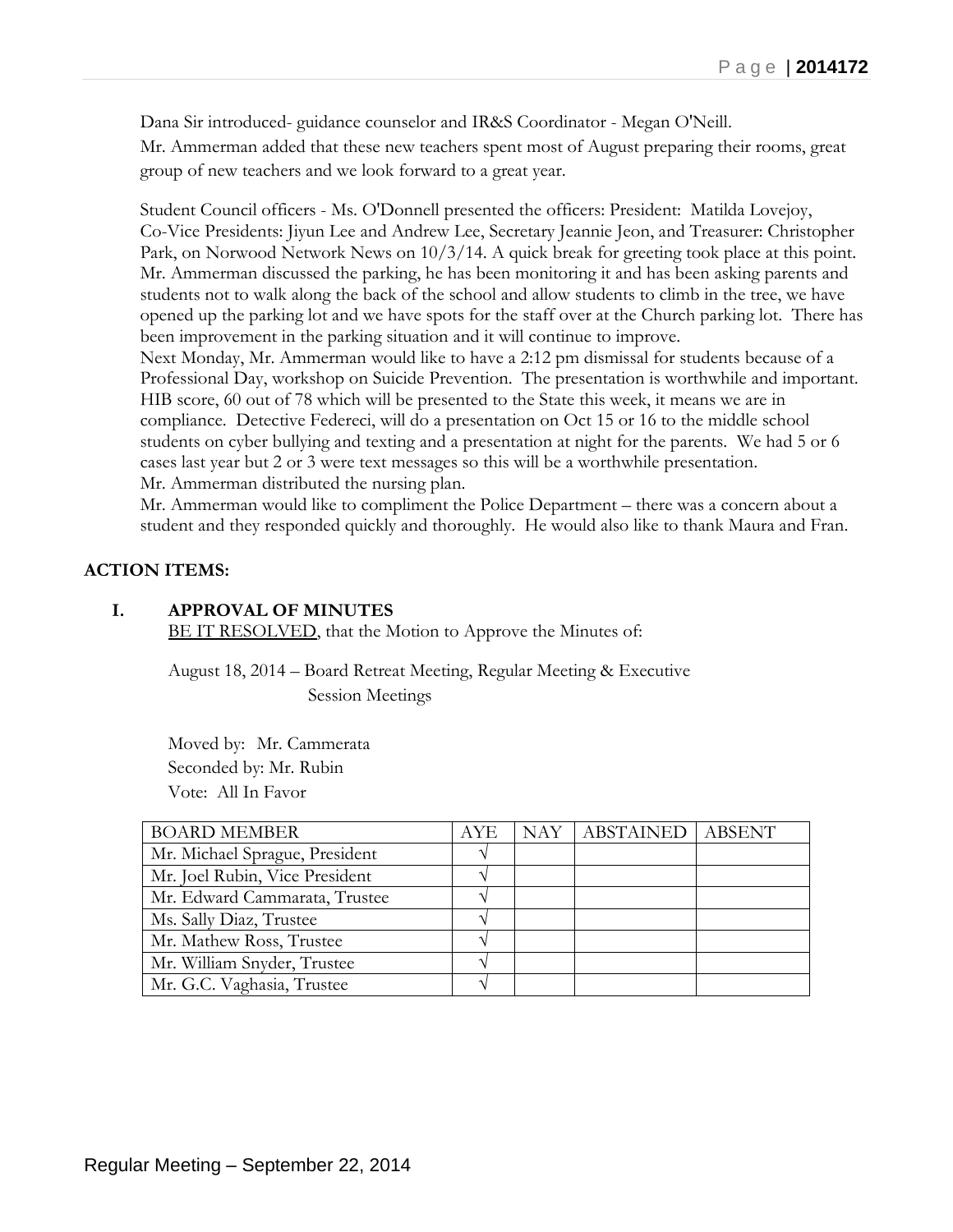## **II. ADMINISTRATIVE COMMITTEE**

BE IT RESOLVED, pursuant to the recommendation of the Chief School Administrator, the Administrative Committee recommends the following resolution(s):

Motion to approve Administrative items "A1 – A**14** " Moved by: Mr. Ross Seconded by: Mr. Rubin Vote: All In Favor

| <b>BOARD MEMBER</b>            | <b>AYE</b> | NAY   ABSTAINED   ABSENT |  |
|--------------------------------|------------|--------------------------|--|
| Mr. Michael Sprague, President |            |                          |  |
| Mr. Joel Rubin, Vice President |            |                          |  |
| Mr. Edward Cammarata, Trustee  |            |                          |  |
| Ms. Sally Diaz, Trustee        |            |                          |  |
| Mr. Mathew Ross, Trustee       |            |                          |  |
| Mr. William Snyder, Trustee    |            |                          |  |
| Mr. G.C. Vaghasia, Trustee     |            |                          |  |

#### **A1. Fire and Security Drills**

post-approve the following fire and security drills for the month of July: Fire Drill – July 8, 2014 Security Drill – July 17, 2014

#### **A2. CST Services/Placements (Enclosure 1 updated)**

approve the child study team services/placements as per Enclosure 1.

#### **A3. Personnel**

approve Jason Shepard as a sub custodian for the 2014-2015 at a rate of \$12.00/hr.

#### **A4. Workshop/Conference**

approve the following conferences/workshops:

| $\bullet$ | Name:       | Kyle Kubicki, Sara Pulgrano, Stephanie Gadaleta, Megan O'Neill,       |
|-----------|-------------|-----------------------------------------------------------------------|
|           |             | Linda Strickland, Sean Ulley, Fran Orefice, Gina McCormack & Dana Sir |
|           | Conference: | Marshall Training                                                     |
|           | Location:   | Closter, NJ                                                           |
|           | Date:       | 9/10/14                                                               |
|           | Cost:       | (0()                                                                  |
|           |             |                                                                       |

| $\bullet$ Name: | Dana Sir                                        |
|-----------------|-------------------------------------------------|
| Conference:     | Marshall Training                               |
| Location:       | NV, Demarest, Office of Curriculum and Training |
| Date:           | 9/19/14                                         |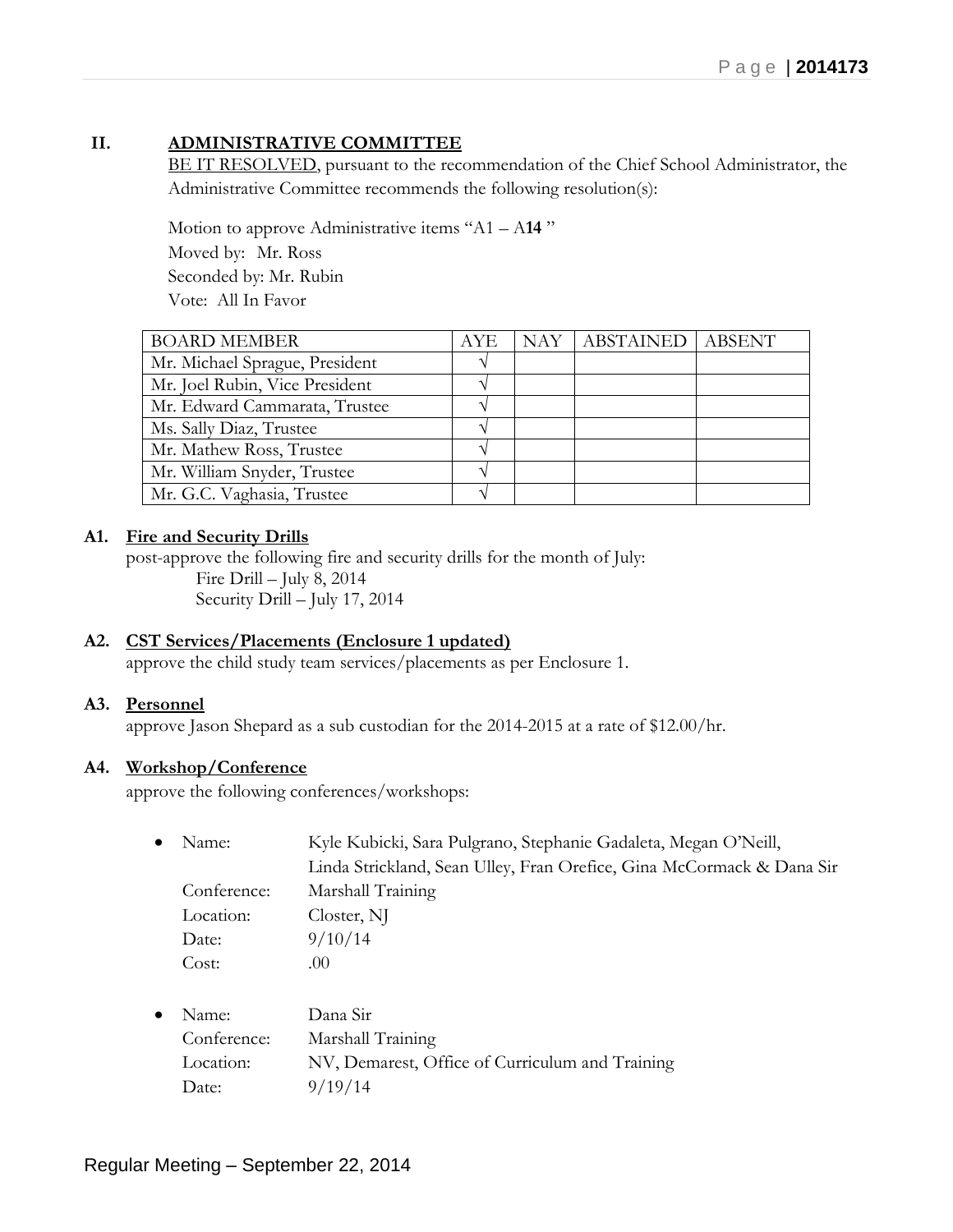| Cost:       | .00                                                         |
|-------------|-------------------------------------------------------------|
| Name:       | Bert Ammerman, Lisa Mazurek                                 |
| Conference: | School Related Updates from the Bergen Cty Prosecuter       |
| Location:   | Wood Ridge, NJ                                              |
| Date:       | 9/16/14                                                     |
| Cost:       | .00                                                         |
| Name:       | Bert Ammerman                                               |
| Conference: | Gang Awareness                                              |
| Location:   | DOE, Hackensack, NJ                                         |
| Date:       | 10/16/14                                                    |
| Cost:       | .00                                                         |
|             |                                                             |
| Name:       | Seth Links                                                  |
| Conference: | Transitioning to Next Generation Science Standards          |
| Location:   | BCC, Paramus, NJ                                            |
| Date:       | 11/10/14                                                    |
| Cost:       | .00                                                         |
|             |                                                             |
| Name:       | Bert Ammerman, Louise Napolitano, Mr Rubin &                |
|             | Mr.Vaghasia                                                 |
| Conference: | NJ School Boards Assoc. Annual Workshop                     |
| Location:   | Atlantic City, NJ                                           |
| Date:       | October 28-30, 2014                                         |
| Cost:       | \$200.00 each for registration, hotel \$120.00 per night,   |
|             | $$910$ total*                                               |
|             | plus \$150.00 each mileage and tolls, plus meal expenses.   |
| Name:       | Bernadette Ricco                                            |
| Conference: | Designing Professional Development that Works               |
| Location:   | NV, Demarest, Office of Curriculum and Training             |
| Date:       | 10/2/14                                                     |
| Cost:       | .00                                                         |
| Name:       | Bernadette Ricco                                            |
| Conference: | Gifted & Talented Outreach Forum                            |
| Location:   |                                                             |
| Date:       | NV, Demarest, Office of Curriculum and Training<br>12/10/14 |
| Cost:       | .00                                                         |
|             |                                                             |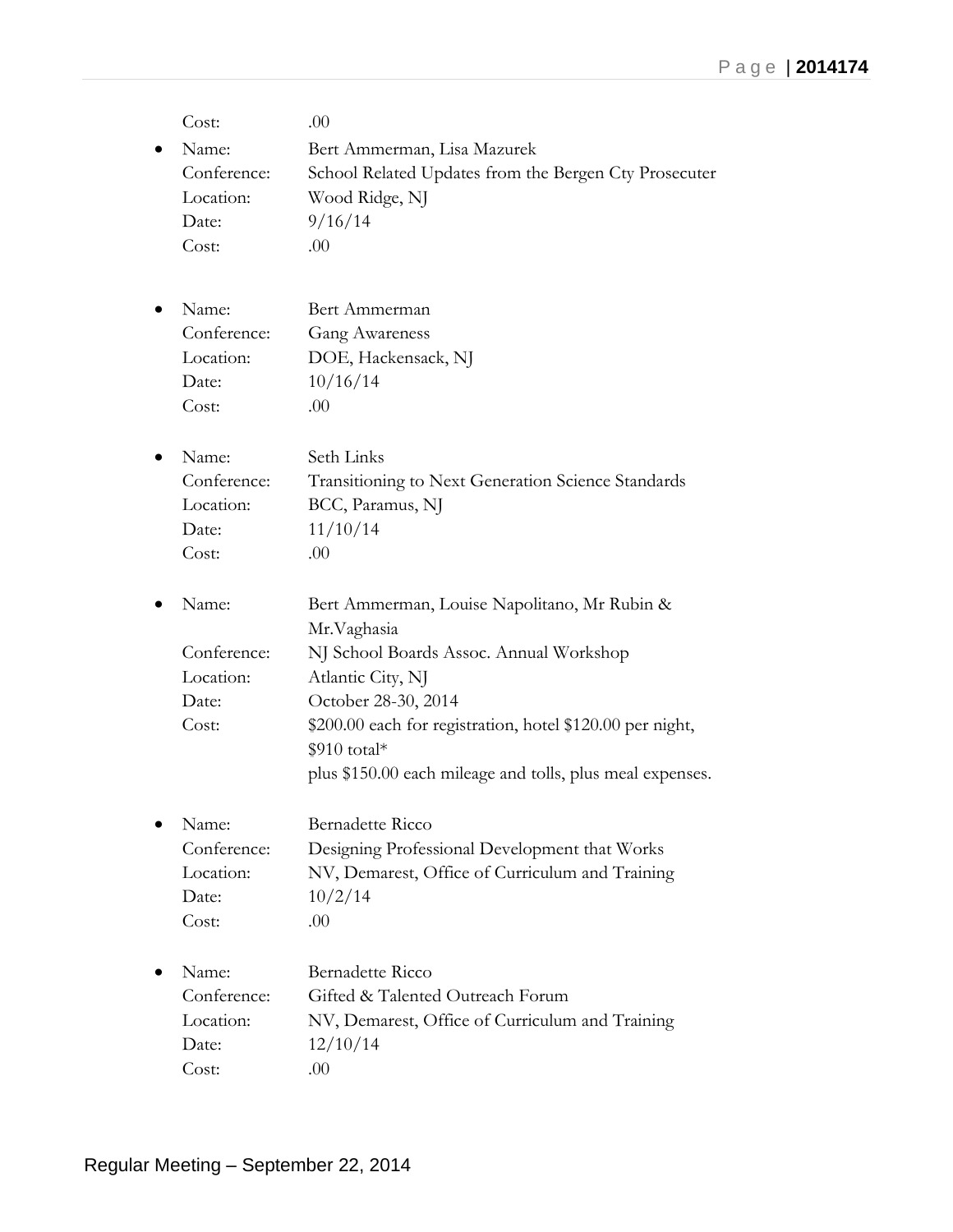- Name: Megan O'Neill Conference: Counselor Information Session Location: Bergen Cty Technical H.S., Hackensack Date:  $10/1/14$ Cost: .00
- Name: Jordan Henshaw Conference: Professional Development Committee Location: NV, Demarest, Office of Curriculum and Training Date: 9/17/14 Cost: .00
- Name: Robin Brunck, Lisa Mazurek, Courtney Bullen, Bonnie Malora Conference: Successful Mentoring Location: NV, Demarest, Office of Curriculum and Training Date: 9/23/14 & 11/11/14 Cost: .00
- Name: Amy Walsh Conference: Health Curriculum Guide Location: NV, Demarest, Office of Curriculum and Training Date: 10/27/14, 12/5/14, 1/15/15, 3/16/15, 4/20/15, 5/1/15  $Cost:$  .00
- Name: Fran Orefice & Gina McCormack Conference: Bergen Cty Curriculum Consortium Location: Wyckoff Public Library Date:  $10/9/14$  $Cost: 00$
- Name: Bernadette Ricco Conference: Bergen County Consortium for Teachers of the Gifted Locations: various Dates: various Cost: mileage as follows: 9/30/14-Westwood - \$3.72 10/30/14-Dumont - \$1.55 12/3/14-Dumont - \$1.55 1/15/15-Garfield - \$11.16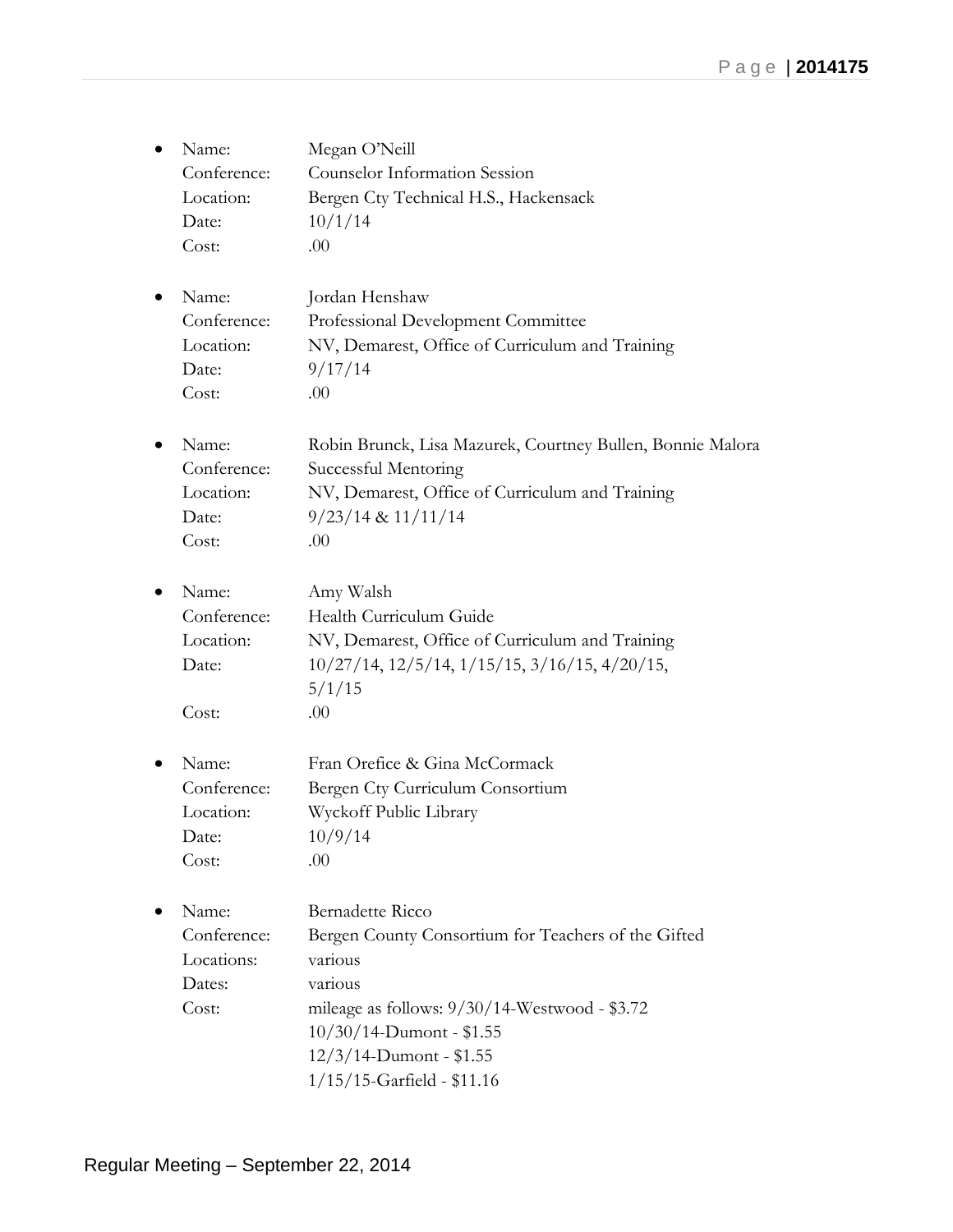| $\bullet$ | Name:       | Nicole Hill & Jamie Kopf |
|-----------|-------------|--------------------------|
|           | Conference: | Professional D Committee |
|           | Location:   | Old Tappan Library       |
|           | Date:       | 9/17/14                  |
|           | Cost:       | (1)                      |

## **A5. Substitute Teacher**

approve the following substitute teachers for the 2014-2015 school year: Kenneth Bystrom Elayne Ro

#### **A6. Student Fieldwork**

approve the change of the supervising teacher for a students from Ramapo College to do 25 hours of practicum observations in the following classroom in the fall of 2014:

| NAME            | SUPERVISING TEACHER |
|-----------------|---------------------|
| Melissa Wallace | Chelsea Kritzer     |

## **A7. Memorandum of Agreement (Enclosure 2)**

approve the Uniform Memorandum of Agreement between Education and Law Enforcement Officials.

### **A8. Personnel-New Hire, Additional**

post-approve the following appointment for the 2014-2015 in accordance with the 2012-2013 salary schedule between the Norwood Board of Education and the Norwood Education Association, until such time as a successor agreement is reached:

| NAME              | <b>POSITION</b>           | RATE.            | <b>EFFECTIVE</b> |
|-------------------|---------------------------|------------------|------------------|
| Brendan O'Donnell | <b>Instructional Aide</b> | \$16.00/hr.      | 9/1/14           |
|                   |                           | not to exceed 29 |                  |
|                   |                           | hours/week       |                  |
|                   |                           | No Benefits      |                  |

## **A9. Nursing Plan for the 2014-2015 School Year (Enclosure 3)**

approve the School Nursing Plan for the 2014-2015 school year.

#### **A10. HIB School Self-Assessment (Enclosure 4)**

approve the Statement of Assurance as certified by the Chief School Administrator that the Norwood Public School District is compliant with the New Jersey Department of Education's requirement to self-assess school level grades under the Anti-Bullying Bill of Rights.

#### **A11. Stipend Positions**

rescind the following stipend position:

| $0.00/\tau$<br>500<br>Cross Country<br>. Henshaw<br>vear<br>ordan |  |  |
|-------------------------------------------------------------------|--|--|
|                                                                   |  |  |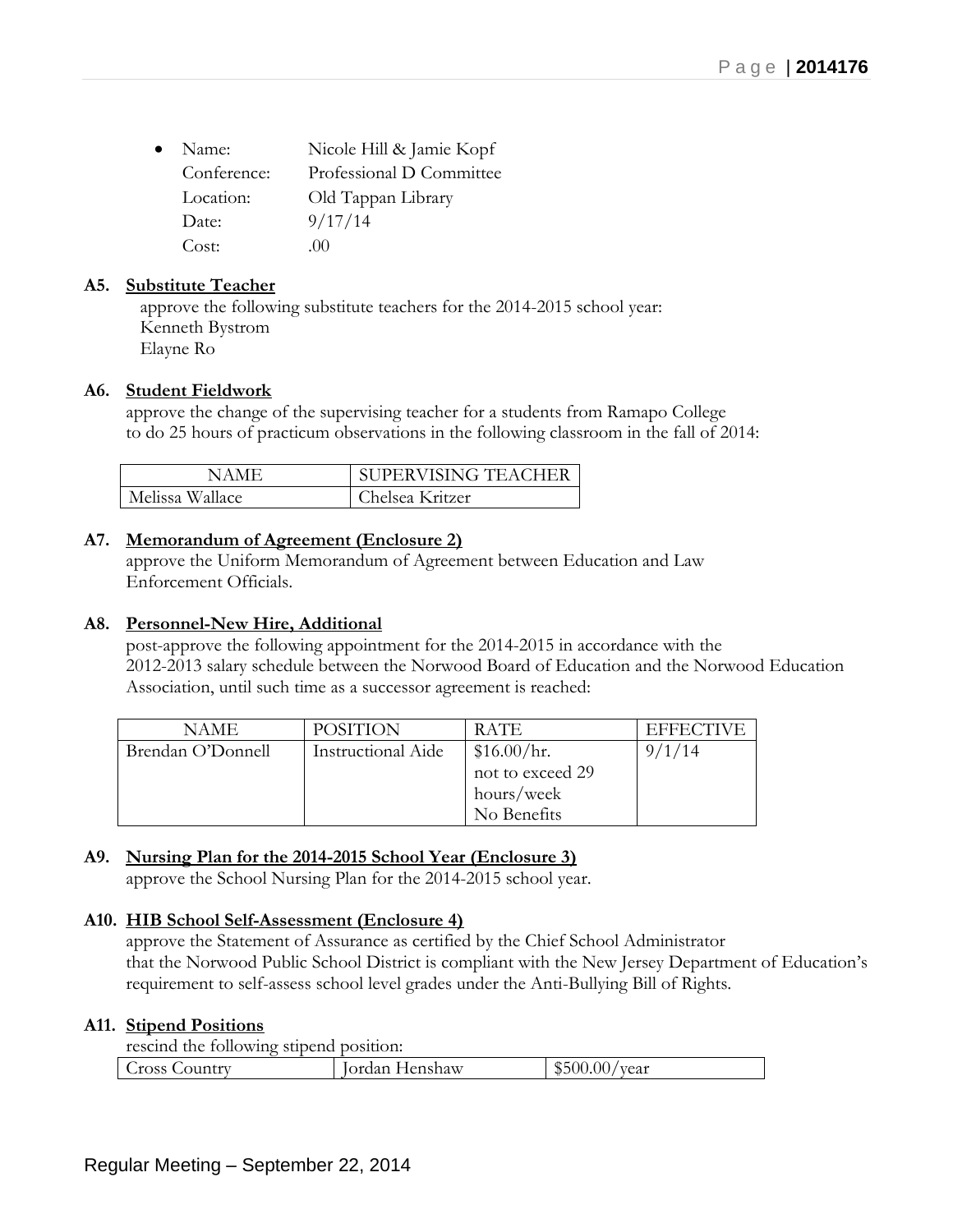approve the following stipend position:

Cross Country Paul D'Errico \\$500.00/year

#### **A12. Rescind Mentoring Assignment**

Rescind the following mentoring assignment:

Mentor Mentee

Jennifer Kiss Linda Strickland\*

\*Mrs. Strickland does not need to be mentored.

#### **A13. Home Instruction Hourly Rate**

Establish the hourly rate for Home Instruction for the 2014-2015 school year @ \$50.00/hr.

#### **A14. Home Instruction**

approve Jordan Henshaw to provide no more than 20 hours Home Instruction for student # 266021.

#### **III. CURRICULUM COMMITTEE**

BE IT RESOLVED, pursuant to the recommendation of the Chief School Administrator, the Administrative Committee recommends the following resolution(s):

Motion to approve Curriculum items **"C1-C3"** Moved by: Mr. Rubin Seconded by: Mr. Ross Vote: All In Favor

| <b>BOARD MEMBER</b>            | AYE           | NAY   ABSTAINED   ABSENT |  |
|--------------------------------|---------------|--------------------------|--|
| Mr. Michael Sprague, President |               |                          |  |
| Mr. Joel Rubin, Vice President |               |                          |  |
| Mr. Edward Cammarata, Trustee  |               |                          |  |
| Ms. Sally Diaz, Trustee        |               |                          |  |
| Mr. Mathew Ross, Trustee       | $\mathcal{N}$ |                          |  |
| Mr. William Snyder, Trustee    |               |                          |  |
| Mr. G.C. Vaghasia, Trustee     |               |                          |  |

#### **C1. Course for Approval**

approve the following course(s) for approval:

| a. | Name:        | Catherine Stanzione                    |
|----|--------------|----------------------------------------|
|    | Course:      | Curriculum, Instruction and Assessment |
|    | Credits:     | 3                                      |
|    | Date:        | $10/22/14-12/21/14$                    |
|    | Institution: | Montclair State University             |
|    |              |                                        |

| b. Name: | Catherine Stanzione                      |
|----------|------------------------------------------|
| Course:  | Leadership and the Learning Organization |
| Credits: |                                          |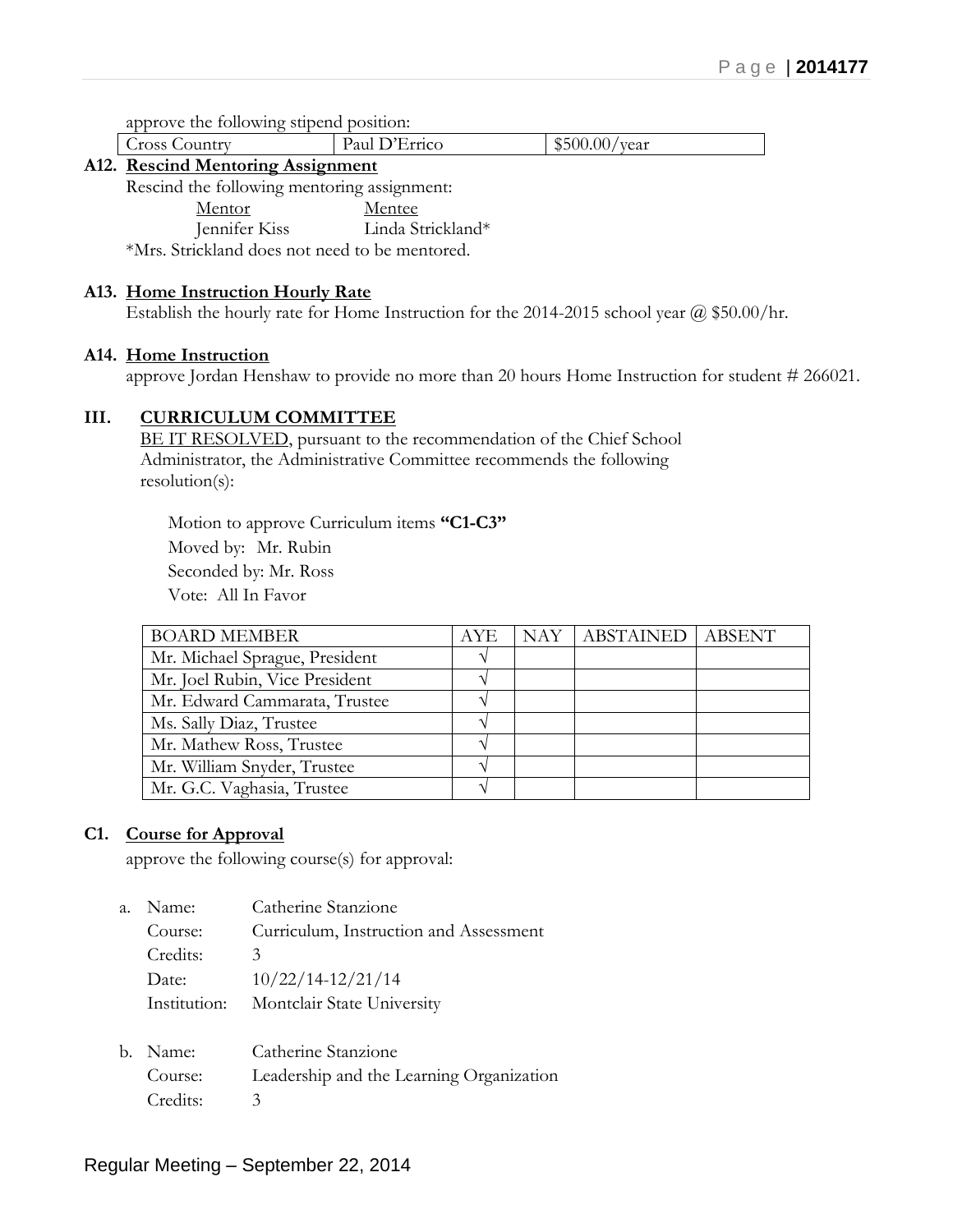Date:  $9/14-10/14$ Institution: Montclair State University

## **C2. Field Trip**

approve the following field trip for the 2014-2015 school year:

 $\bullet$  7<sup>th</sup> Grade

Location: Philadelphia, PA Cost to Student: \$215.00 Cost to District: \$.00 Vendor: Premier Bus Lines

## **C3. Field Trip - additional**

• Music Dept.

Location: Hershey, PA Cost to Student: cost info to be approved at a later date Vendor: Saddle River Tours

## **IV. FINANCE COMMITTEE**

BE IT RESOLVED, pursuant to the recommendation of the Chief School Administrator, the Finance Committee recommends the following resolution(s):

 Motion to approve Finance items "F1-F**7** " Moved by: Mr. Rubin Seconded by: Mr. Ross Vote: All In Favor

| <b>BOARD MEMBER</b>            | <b>AYE</b> | NAY   ABSTAINED   ABSENT |  |
|--------------------------------|------------|--------------------------|--|
| Mr. Michael Sprague, President |            |                          |  |
| Mr. Joel Rubin, Vice President |            |                          |  |
| Mr. Edward Cammarata, Trustee  |            |                          |  |
| Ms. Sally Diaz, Trustee        |            |                          |  |
| Mr. Mathew Ross, Trustee       |            |                          |  |
| Mr. William Snyder, Trustee    |            |                          |  |
| Mr. G.C. Vaghasia, Trustee     |            |                          |  |

#### **F1. Disbursements**

post-approve August 31, 2014 disbursements totaling \$114,715.00 having been audited and found correct and warrants issued therefore.

approve September 22, 2014 disbursements totaling \$194,844.15 having been audited and found correct and warrants issued therefore.

post-approve the wire transfer of funds in the amount of \$109,607.02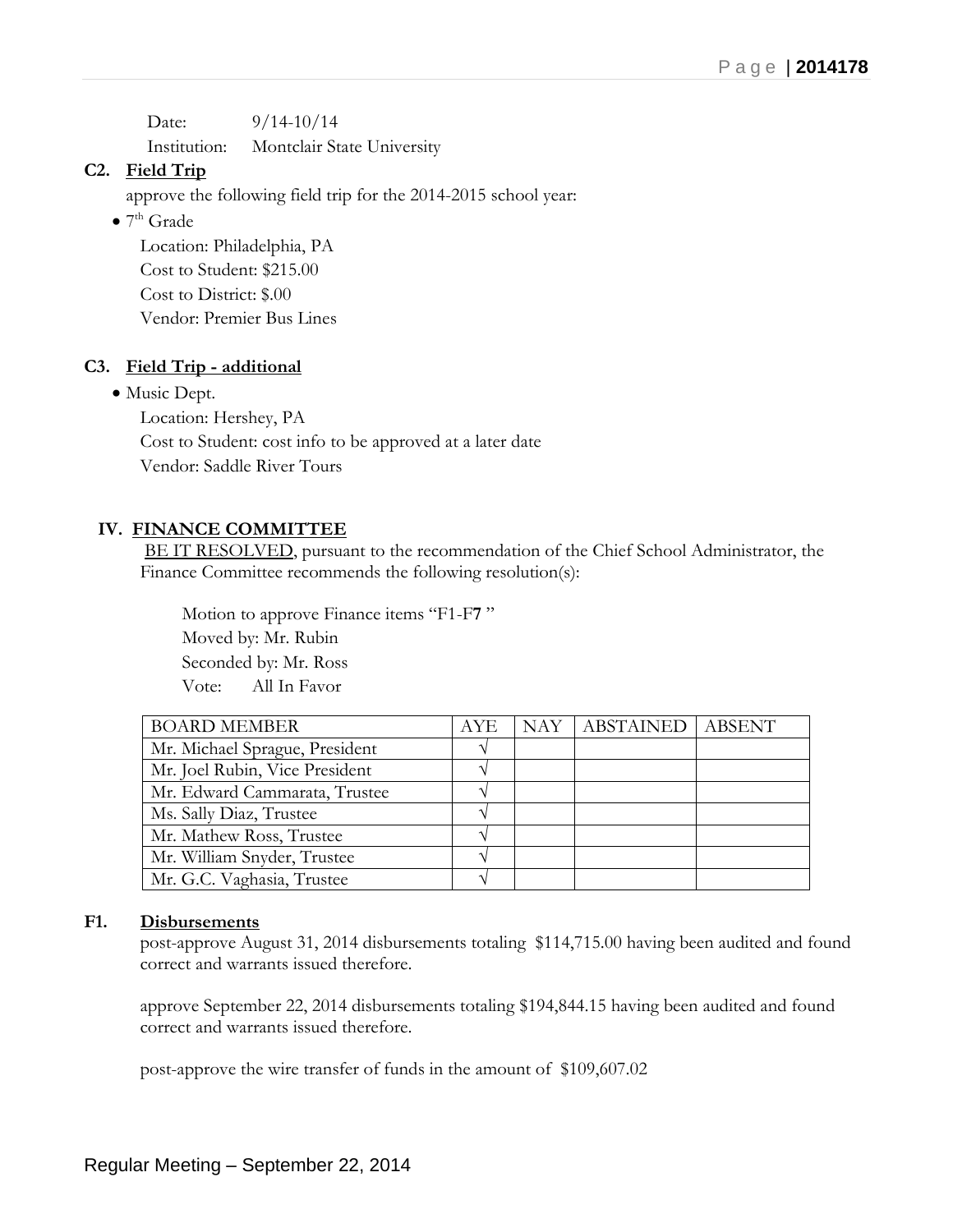from the General Account to Payroll Accounts to cover payroll expenditures for the month of August, 2014.

#### **F2. Transfers/Certification of Budgetary Status**

there were no Transfers for the month of August 2014.

#### **F3. Financial Reports**

accept the Treasurer's and Secretary's Reports for the month of June 2014, pursuant to N.J.A.C. 6:20-  $2.13(e)$ <sup>\*</sup>, we certify that as of August 18, 2014, after a review of the secretary's monthly financial report (appropriations section)and upon consultation with the appropriate district officials, to the best of our knowledge, no major account or fund has been over-expended in violation of N.J.A.C. 6:20-  $2.13(b)$ <sup>\*</sup> and that sufficient funds are available to meet the District's financial obligations for the remainder of the fiscal year.

#### **F4. SEMI Waiver 2013-2014**

approve the application for a waiver regarding the Special Education Medicaid Initiative (SEMI) as per N.J.A.C. 6A:23A-5.3(b), based on the 2013-2014 revenue projection statement which demonstrates that participation in SEMI would not prove a cost benefit.

#### **F5. PTO Donation**

graciously accept the generous donation by the PTO of \$10,000 to go towards the  $7<sup>th</sup>$  grade trip to Philadelphia.

#### **F6. Building Use**

**RESOLVED, that the Norwood Board of Education approves/post-approves the application for USE OF SCHOOL FACILITIES made by the following groups/organizations listed below. The Board reserves the right to schedule school activities at any time**;

| <b>GROUP/ORGANIZATION</b>       | USE/PURPOSE/ROOM        | DATES/TIMES                     | <b>FEE</b> |
|---------------------------------|-------------------------|---------------------------------|------------|
|                                 |                         |                                 |            |
| Norwood PTO                     | Tennis Registration     | 9/4/14                          | None       |
|                                 | Font Hallway            | $7$ pm- $8$ pm                  |            |
| Brownie Troop 95513             | $Rm#22/3pm-4pm/$        | 9/19,10/17,11/21,12/19          | None       |
|                                 | Monthly meetings        | 1/23,2/27,3/27,4/24             |            |
| YMCA, Greater Bergen            | After school program/   | $9/4/14-6/25/15$                | None       |
| County                          | Cafeteria and Gym       | $3pm-6pm$                       |            |
| 8 <sup>th</sup> Grade Committee | Ice Pop Sale            | 9/5,9/12,9/19,10/3,10/10        | None       |
|                                 | Front Patio             | $2:45$ pm $-3:15$ pm            |            |
| Cho Dae Church                  | Sunday Services/APR and | Sundays 9/2014-6/2015           | None       |
|                                 | Gym                     | $8:00am - 4:00pm$               |            |
| Class of 2015                   | Restaurant gift card    | $9/17$ & $9/23$                 | None       |
|                                 | sales/front of APR      | $6:00$ pm $-9:00$ pm            |            |
| Cub Scouts                      | Den Meetings/APR        | 9/29, 10/20, 11/17, 12/15,      | None       |
|                                 |                         | $1/12,2/9-3:00$ pm-4:30pm       |            |
| Girl Scouts                     | Room#105/meetings       | 9/17, 10/15, 11/12, 1/14, 2/11, | None       |
|                                 |                         | $3/11,4/15,5/13$ - 3-4:30pm     |            |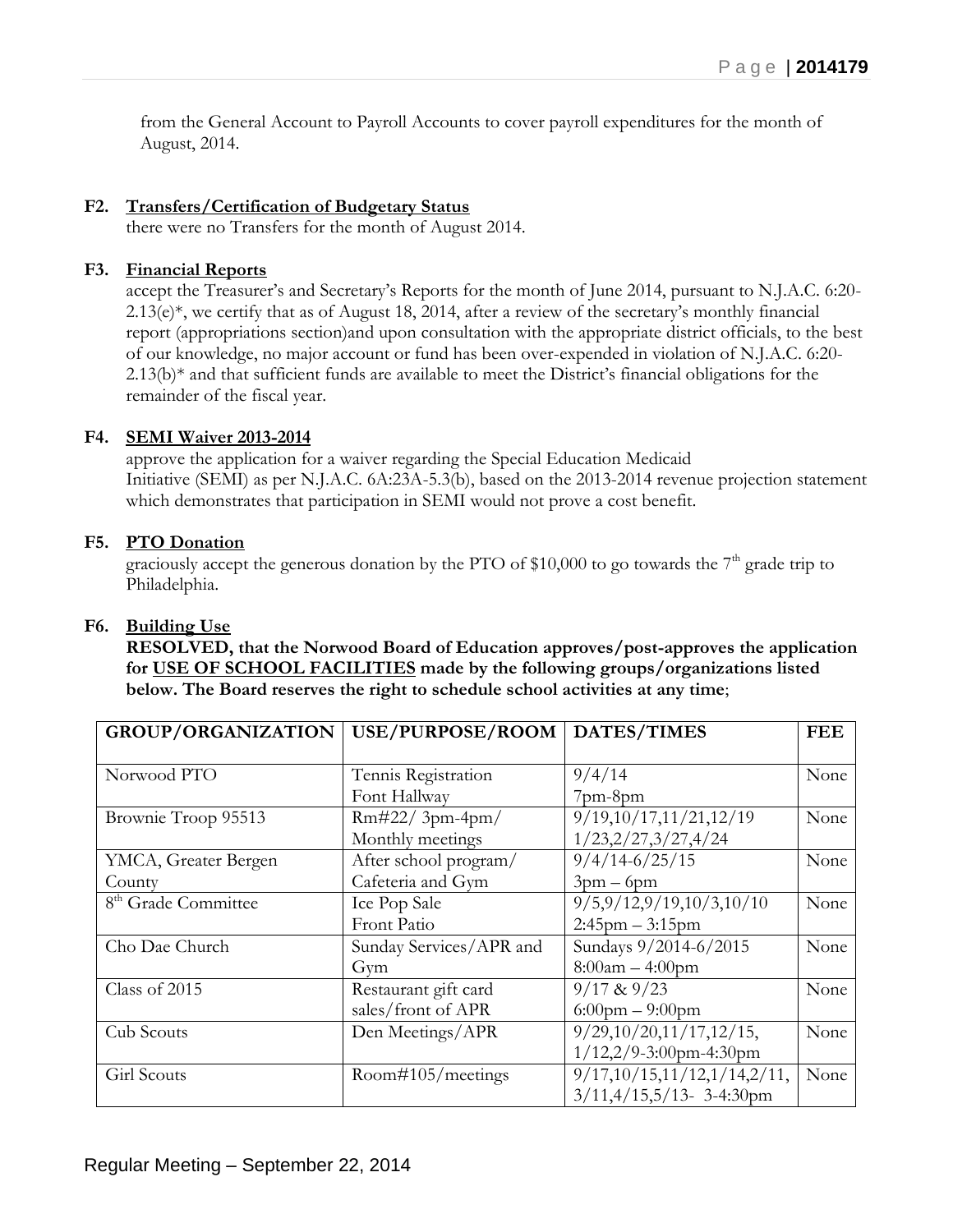| <b>KPSC</b>         | Cafeteria            | 9/18, 11/13, 1/15, 4/16, 6/18 | None |
|---------------------|----------------------|-------------------------------|------|
|                     |                      | 9:00am-11:00am                |      |
| Norwood Rec Soccer  | Back Field for games | Saturdays 9/6-11/15/14        | None |
| Kinder- $2nd$ grade |                      | 10:00am-12:00pm               |      |
| <b>PTO</b>          | Book Fair/APR        | $10/6 - 10/10/14$             | None |
|                     |                      | $9:30$ am-8:00pm              |      |
| Class of 2015       | Class Parties/APR    | 10/31 10am-3:30pm             | None |
|                     |                      | 12/23 10am-1:00pm             |      |
|                     |                      | $6/23$ 8:30am-10:00am         |      |
| Girl Scouts         | Meetings/classroom   | 9/9,10/24,11/21,12/19,1/16    | None |
|                     |                      | 2/27,3/20,4/17,5/15           |      |
|                     |                      | 3pm-4pm                       |      |
| <b>PTO</b>          | Walk-A-Thon          | $10/17$ , rain date $10/24$   | None |
|                     | <b>Back Field</b>    | 7:45am-11:40am                |      |

**F7**. Recommend that the Board approve the transfer of \$147,300.00 from the Capital Reserve Account to the Capital Projects Account for the purpose of the Roofing portion of the Rod Grant project. SDA#3740-020-14-G3CY

**New Business -** GC Vaghesia asked regarding a baseball team for Norwood Public School, We really need a consensus tonight. Mr. Ammerman will place calls to see if this is a viable option for this year by making calls to see if we can get into schedules that are probably in the process of being made. We would we be proposing 6-8 middle school softball and baseball team and will look into the cost implication- uniforms, bats, softball and baseballs, approximately \$5,000 - \$7,000. We also have to look into transportation to fields. Mr. Ross said that there is a lot of enthusiasm about this and the consensus is to if you can do a schedule and vote on it in October. Some students will play a combination of travel, rec and the school team.

## **Old Business**

**Public Participation** Moved by: Mr. Ross Seconded by: Mr. Rubin Time: 9:07pm

Mrs. Orecchio said that a child that becomes that involved in all these sports usually develops good time management skills.

In regards to C2 - Field trip - how to you choose the vendors that do these trips, worries about the bus lines and drivers, how do you find out the reputability.

Mr. Rubin - last year the class trip group- all the parents asked about the drivers, safety and security and this issue was held in high regard by the companies we dealt with.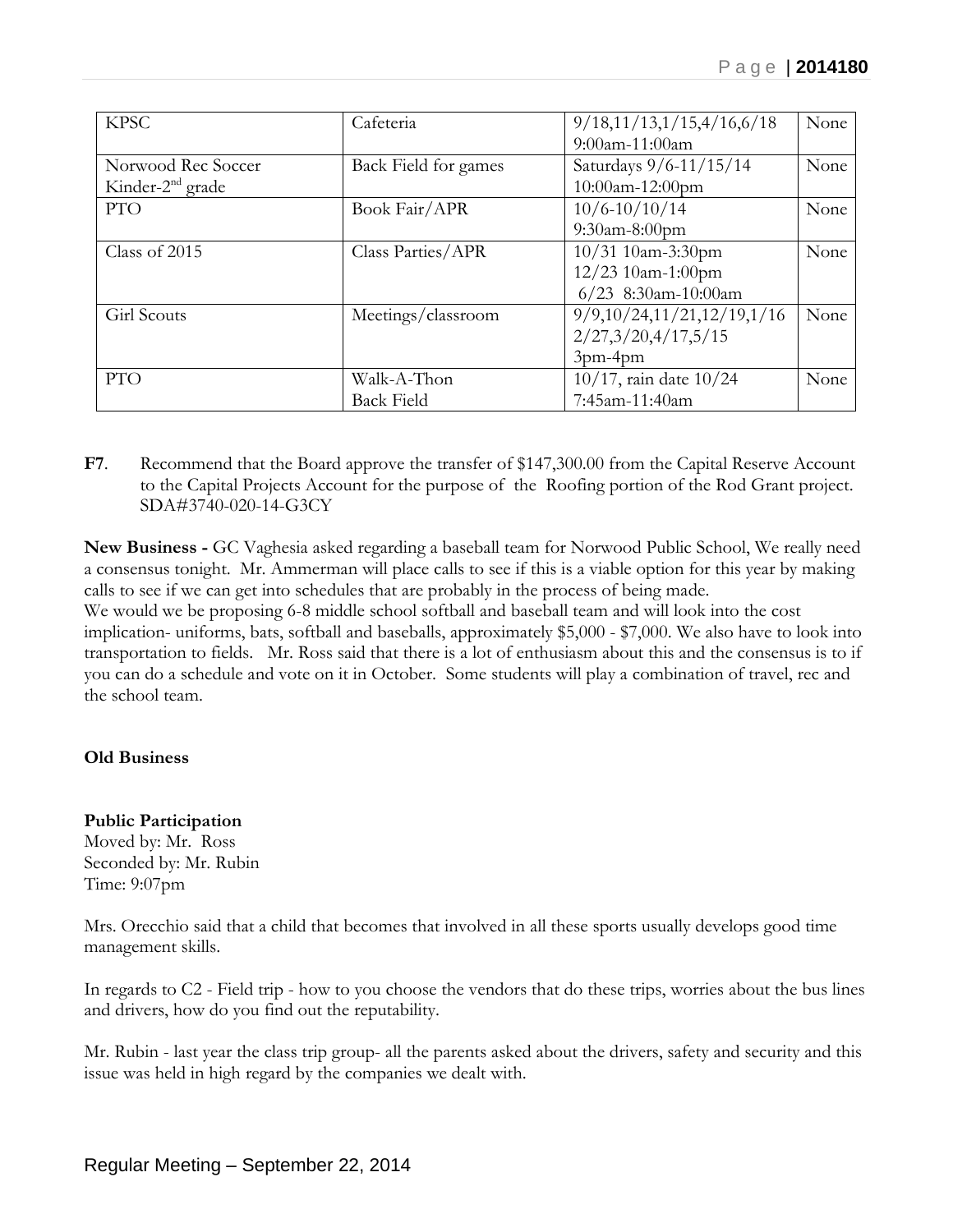A parent commented on the math curriculum, his child's teacher at Back to School Night said how uncomfortable she was with the curriculum. He sat down with his son and said the directions were not clear.

More research should have been done, he said that this was rated one of the lowest scored programs when he looked it up on line.

Mr. Ammerman replied that Northern Valley Curriculum Center Consortium makes decisions and recommendations for the High School, teachers and Dr. Robert Price oversee it, math curriculum has met for a while, Spring of 2015 all of the students will be taking PARCC which has a standards- testing reasoning, advanced and analytical skills.

Major shift in 2015 - English based on non-fiction.

Math test - change in delivery of instruction

In researching, looked at 3 or 4 different programs that align with the common core, Northern Valley Math Committee recommended Go Math and Big Ideas. To make this change, we are under a time frame this coming spring. Easiest way to do this would be to say we will stay with program but scores will be going down so we decided to do this in a more timely fashion. Mr. Ammerman met today with 2 of the math teachers regarding the change in delivery of instruction, they are having some issues but can work through it. We are having a 3 hour workshop for the teachers, and for Martin Luther King Professional Day where teachers to get together for a full day - to work together. We will stay on top of it, putting it off doesn't solve it, we have to get into it - we are only 12 days in, we have to work our way through it. I have to deal with what's happening now. This test is on-line. We added extra technology for the keyboarding for the students and we have enough computers for the testing.

A parent stated that Singapore math program in online reports has a better delivery - books are not the best theory, we have to reshift our thinking - not intuitive, we are teaching, it will delay the kids, He felt that reviewing the book, the committee should have looked more carefully.

Mr. Ammerman stated that 1st issue we are not low in our scores in Math with the rest of the world 2nd issue - we had all representation from every person in the Valley,

Liza Tisch – asked about the math and the availability in the lower grades for on-line.

Mr. Ammerman said the lower grades, book and on-line will be available later this week, 6,7,8th are up on line first.

# **Closed to the Public**

Moved by: Mr. Ross Seconded by: Mr. Rubin Time: 10:44pm